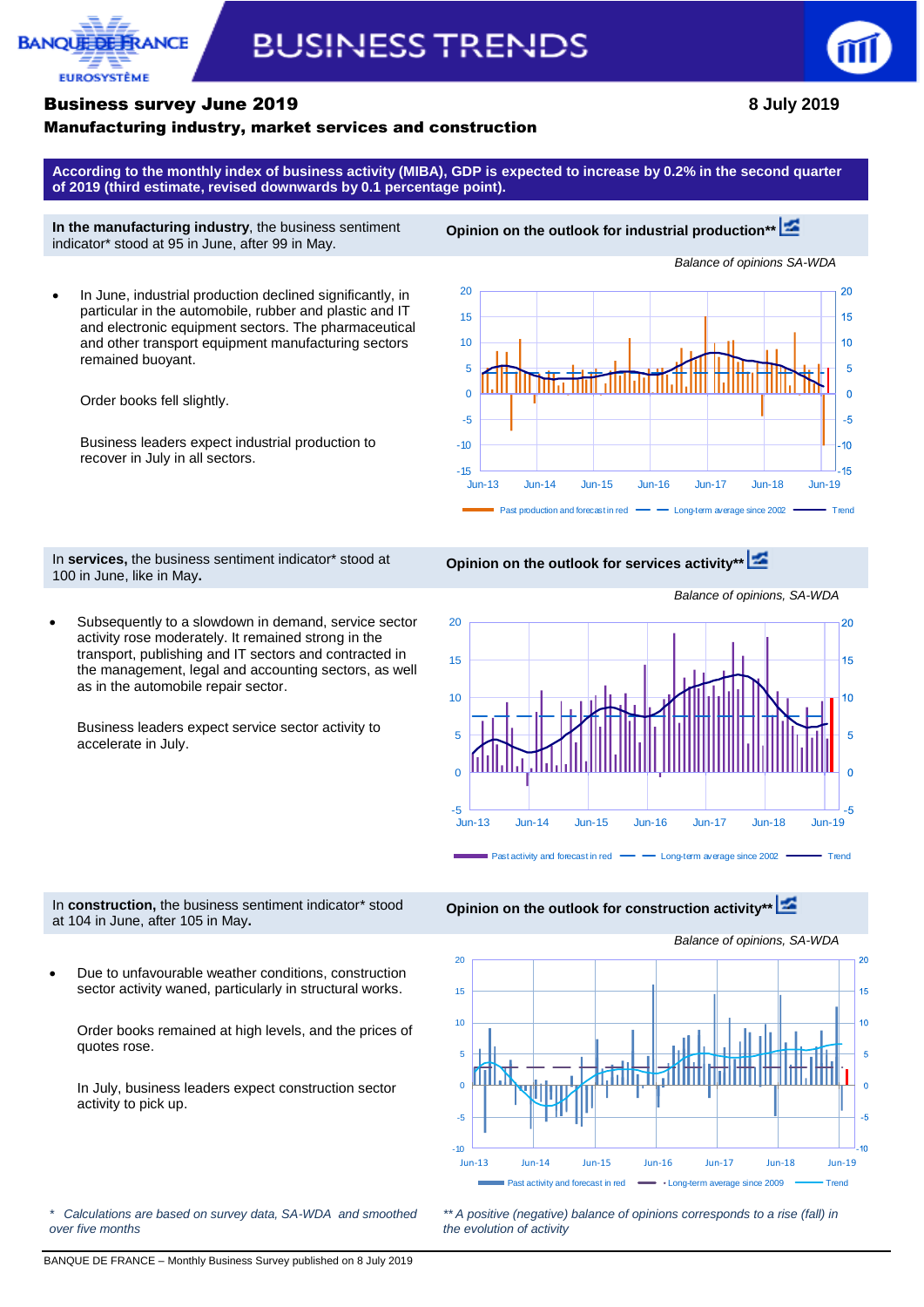



#### **Period under review: June 2019**

# **Manufacturing industry**

|                               | <b>Aug-18</b>  | Sep-18         | Oct-18         | <b>Nov-18</b>  | Dec-18         | $Jan-19$       | Feb-19         | <b>Mar-19</b>  | Apr-19         | $May-19$             | $Jun-19$     |          |
|-------------------------------|----------------|----------------|----------------|----------------|----------------|----------------|----------------|----------------|----------------|----------------------|--------------|----------|
| <b>Change</b>                 |                |                |                |                |                |                |                |                |                |                      |              | Forecast |
| Production                    | 9              | 5              | 5              | $\overline{2}$ | 12             | $\mathbf 0$    | 6              | 5              | 2              | 6                    | $-10$        |          |
| <b>Deliveries</b>             | 8              | $\overline{7}$ | $\overline{4}$ | 2              | 10             | $\overline{2}$ | $\overline{7}$ | 5              | $\overline{4}$ | 8                    | $-7$         |          |
| Total orders                  | 10             | 12             | 6              | 4              | $\overline{7}$ | 4              | 6              | 4              | 4              | 5                    | $\mathbf 0$  |          |
| Staff                         | $\mathbf{1}$   | $\mathbf{1}$   | 2              | $\mathbf{1}$   | 2              | $\overline{2}$ | $\overline{0}$ | $\mathbf{0}$   | $\mathbf 0$    | $\overline{0}$       | $-1$         |          |
| Final goods prices            | 3              | 3              | 3              | $\overline{2}$ | 2              | 2              | $\overline{2}$ | $\overline{2}$ | 1              | 1                    | 1            |          |
| Commodity prices              | 5              | 6              | 6              | 5              | 3              | 1              | $\mathbf{0}$   | 1              | $\overline{2}$ | $\blacktriangleleft$ | $\mathbf{1}$ |          |
| Level                         |                |                |                |                |                |                |                |                |                |                      |              |          |
| Order books                   | 21             | 19             | 19             | 15             | 17             | 16             | 16             | 12             | 14             | 14                   | 12           |          |
| Inventories of finished goods | $\overline{2}$ | 1              | 3              | $\overline{4}$ | $\overline{4}$ | $\overline{4}$ | 3              | 3              | 3              | 3                    | $\mathbf{3}$ |          |
| Capacity utilisation rate     | 81.4           | 80.0           | 80.0           | 79.6           | 79.6           | 79.4           | 79.7           | 79.5           | 79.5           | 79.9                 | 78.8         |          |
| Cash positions                | 14             | 11             | 12             | 11             | 9              | 9              | 10             | 10             | 9              | 9                    | 10           |          |

# **Services**

|                  | Aug-18         | Sep-18         | Oct-18 | <b>Nov-18</b>  | Dec-18 | $Jan-19$ | Feb-19         | $Mar-19$ | Apr-19         | $May-19$ | $Jun-19$     | $Jul-19$ |
|------------------|----------------|----------------|--------|----------------|--------|----------|----------------|----------|----------------|----------|--------------|----------|
| Change           |                |                |        |                |        |          |                |          |                |          |              | Forecast |
| Activity         | 11             | $\overline{7}$ | 10     | 6              | 5      | 3        | 9              | 5        | 6              | 10       | 5            | 10       |
| Aggregate demand | 12             | 10             | 10     | 5              | 7      | 3        | 9              | 5        | 6              | 9        | 5            |          |
| Prices           | 2              | $\overline{2}$ | 2      | 3              | 3      | 3        | $\overline{4}$ | 3        | $\overline{2}$ | 3        | $\mathbf{2}$ |          |
| Staff            | $\overline{7}$ | 8              | 8      | $\overline{7}$ | 6      | 5        | 6              | 5        | 5              | 6        | 5            |          |
| Level            |                |                |        |                |        |          |                |          |                |          |              |          |
| Cash positions   | 16             | 19             | 19     | 13             | 19     | 17       | 18             | 16       | 17             | 17       | 16           |          |

# **Construction**

|                         | Aug-18      | $Sep-18$ | Oct-18 | <b>Nov-18</b> | Dec-18         | $Jan-19$ | Feb-19 | $Mar-19$ | Apr-19         | $May-19$       | $Jun-19$     | Jul-19       |
|-------------------------|-------------|----------|--------|---------------|----------------|----------|--------|----------|----------------|----------------|--------------|--------------|
| Change                  |             |          |        |               |                |          |        |          |                |                |              | Forecast     |
| Activity                | 3           | 9        | 6      | 1             | 5              | 6        | 9      | 6        | 4              | 13             | $-4$         | $\mathbf{2}$ |
| <b>Estimates prices</b> |             | 3        | 3      | 3             | $\overline{2}$ | 3        | 3      | 3        | $\overline{2}$ | $\overline{2}$ | $\mathbf{2}$ |              |
| Staff                   | $\mathbf 0$ | 3        | 3      | 3             |                | 3        | 3      | 2        | $\overline{2}$ | $\overline{2}$ | 2            |              |
| Level                   |             |          |        |               |                |          |        |          |                |                |              |              |
| Order books             | 23          | 26       | 25     | 24            | 24             | 26       | 26     | 27       | 26             | 25             | 25           |              |

Notes :

- A positive (negative) balance of opinions corresponds to a rise (fall) in the corresponding variable.
- The last point corresponds to the business leaders' opinions of short-term production or activity forecasts.
- The series are revised on a monthly basis. These revisions take into account additional gross data and the evolution of the seasonal and working-day adjustment depending on the latest available data. The business sentiment indicators of the previous months are revised accordingly.